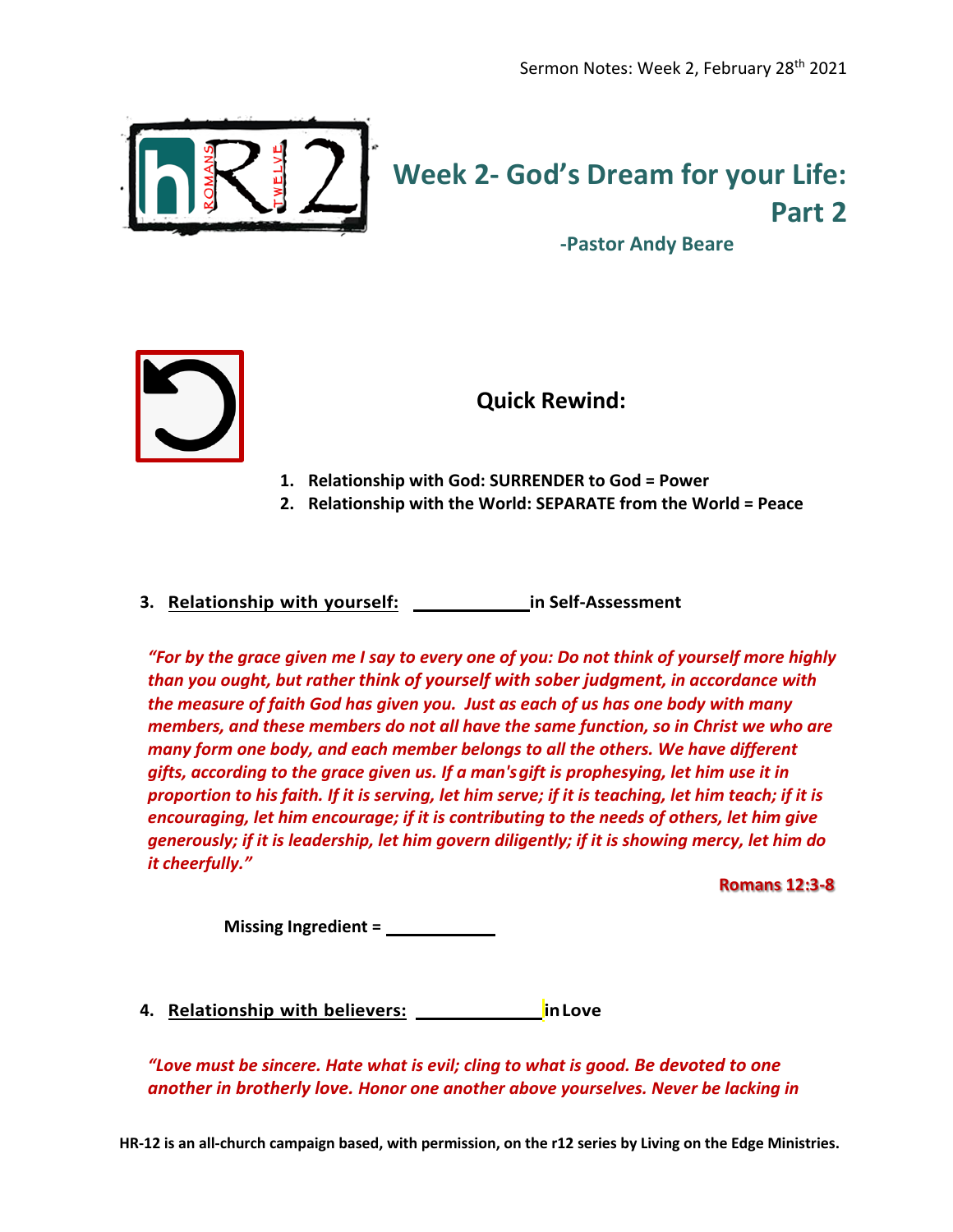*zeal, but keep your spiritual fervor, serving the Lord. Be joyful in hope, patient in affliction, faithful in prayer. Share with God's people who are in need. Practice hospitality."*

**Romans 12:9-13**

**Missing Ingredient =** 

## **5.** Relationship with nonbelievers **SUPERNATURAL EXAMPLE 10 YO EXAMPLE 10 YO EVIL WITH Good**

*"Bless those who persecute you; bless and do not curse. Rejoice with those who rejoice; mourn with those who mourn. Live in harmony with one another. Do not be proud, but be willing to associate with people of low position. Do not be conceited. Do not repay anyone evil for evil. Be careful to do what is right in the eyes of everybody. If it is possible, as far as it depends on you, live at peace with everyone. Do not take revenge, my friends, but leave room for God's wrath, for it is written: "It is Mine to avenge; I will repay," says the Lord. On the contrary: "If your enemy is hungry, feed him; if he is thirsty, give him something to drink. In doing this, you will heap burning coals on his head." Do not be overcome by evil, but overcome evil with good."*

**Romans 12:14-21**

**Missing Ingredient = Perspecti\_\_\_\_ve**

Warning!

Romans 12 is not a "try-hard" moral code to live up to, but a faith response to what God has already done for us.